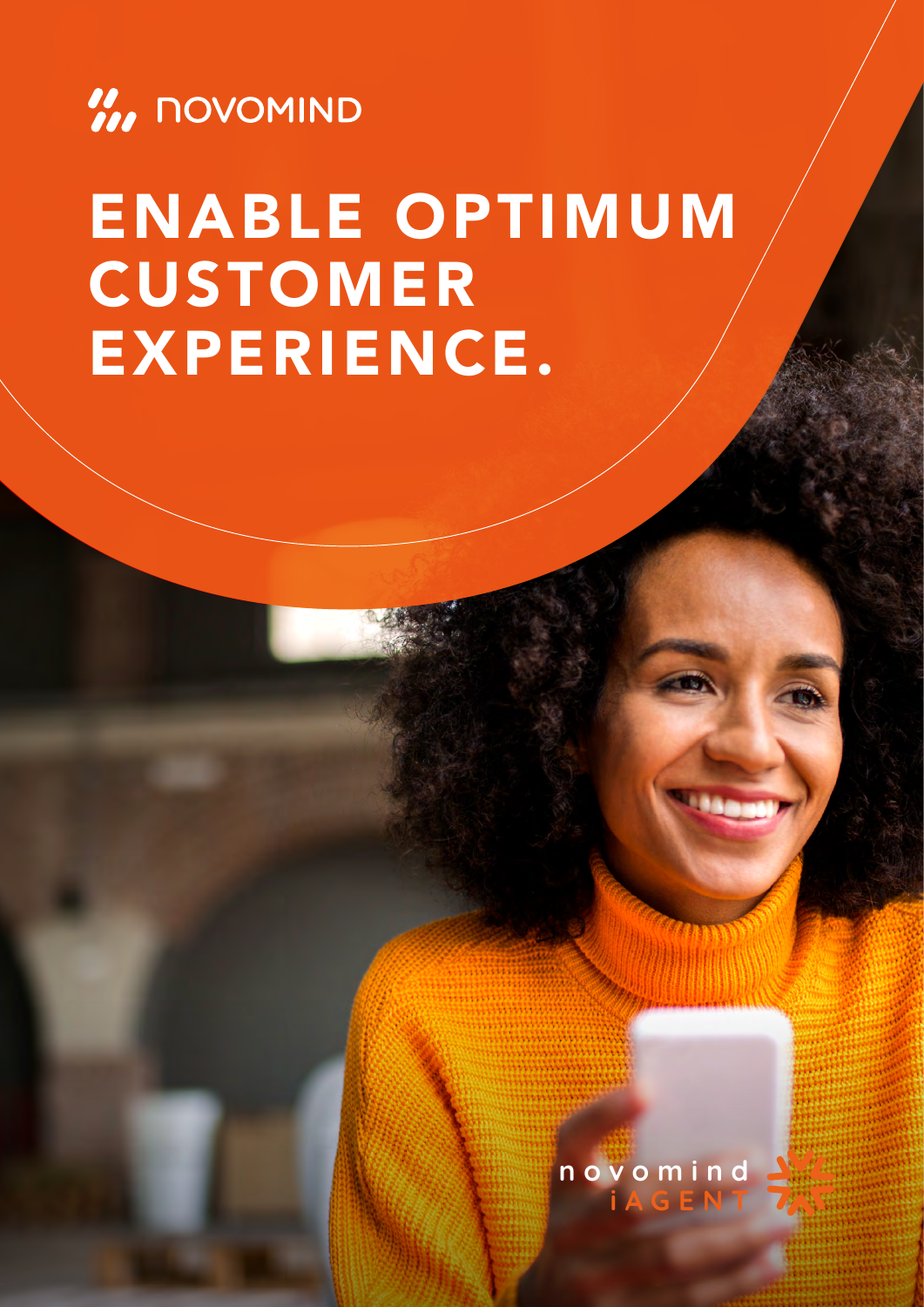

# THE INNOVATIVE OMNICHANNEL CONTACT CENTRE SYSTEM

A new era of customer contact: novomind iAGENT is the intelligent contact centre system for the efficient handling of a very large number of customer inquiries across numerous channels – from chat and chatbots to calls, e-mails, video chats and messengers to social media. Always available – just like a friend.

Conventional call centres that answer inquiries exclusively by telephone become omnichannel contact centres. You use all communication channels and at the same time offer your customers intelligent and dialogue-capable self-service solutions (chatbot or FAQ centre) based on artificial intelligence (AI). novomind iAGENT covers the entire interaction with customers across all available channels.

Providing the basis for novomind iAGENT, our IQ Dialogue Engine is based on a combination of computer linguistic (transparent) and semantic (self-learning) procedures. In addition to making your chatbots dialogue-capable, this also guarantees an optimal recognition rate for customer inquiries (by e-mail, WhatsApp, social media and chat) in your service centre including automated handling. All this is achieved thanks to a unified knowledge database. This ensures that the same answer is given to the same question every time.

*The performance of the software and the consistently*  » *quick and friendly support from the novomind team have impressed us. The migration from our old system to novomind iAGENT went very smoothly.*

Holger Vogt, DKB Service GmbH

# BENEFITS

BETTER CUSTOMER EXPERIENCE fast and seamless communication across all channels and devices

EXCELLENT USER EXPERIENCE lower training costs and more time to respond to complex customer inquiries

#### FAST HANDLING

AI-based recognition and automated response to customer inquiries – also via chatbots

#### BETTER SERVICE

valuable customer information from third-party systems at a glance

#### FLEXIBLE CLOUD SOLUTION

easy to integrate, thanks to open APIs, scalable as required and GDPR-compliant